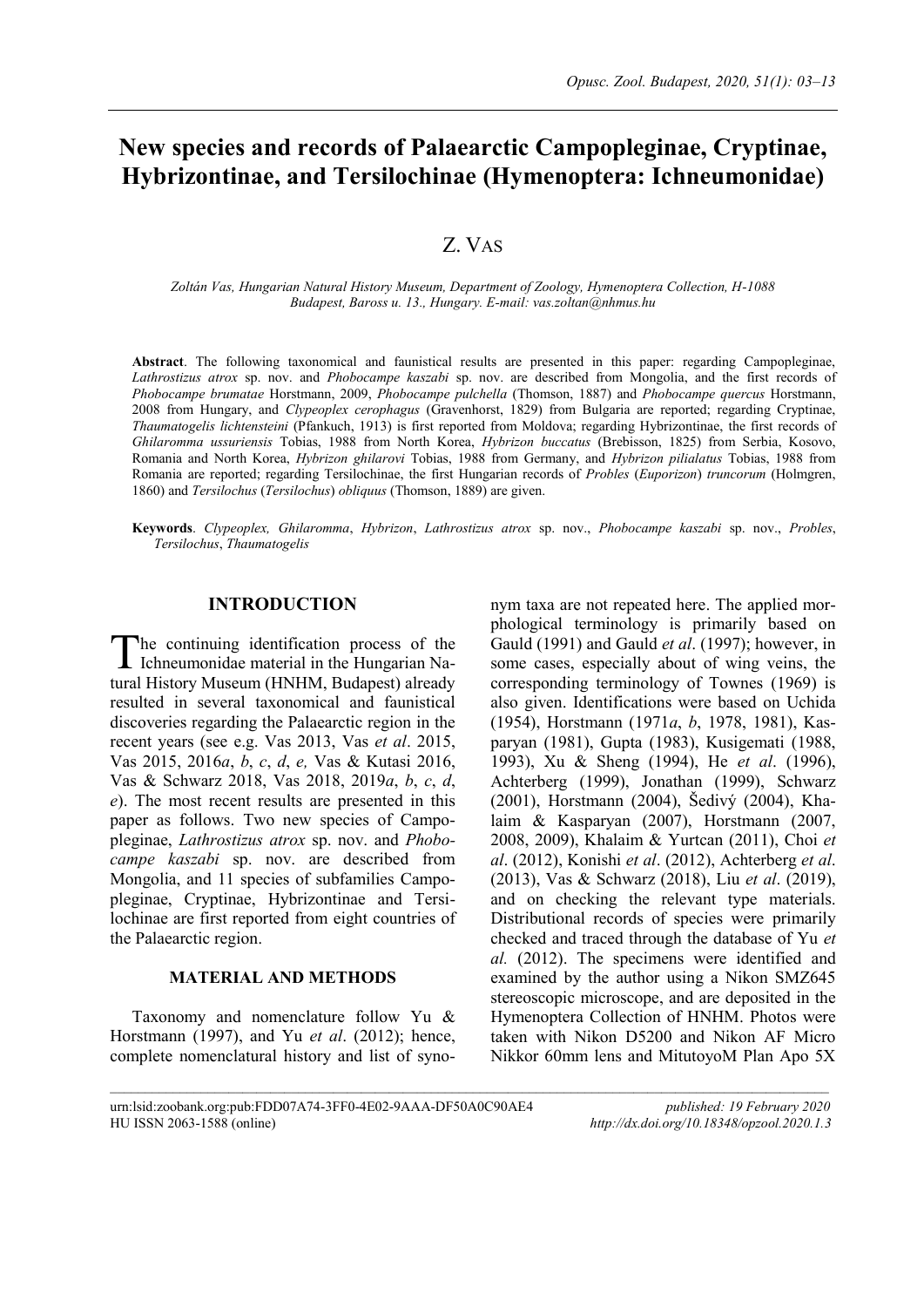microscope lens. Exposures were stacked in ZereneStacker 1.04, post image work was done with ImageJ 1.52c and Photoshop CS5.

# **RESULTS**

### **Taxonomy**

### **Campopleginae Förster, 1869**

### *Lathrostizus* **Förster, 1869**

*Type species*. *Lathrostiza stenocera* Thomson, 1887; designation by Viereck (1914).

### *Lathrostizus atrox* **sp. nov.**

### (Figures 1–2)

*Material examined*. Holotype: female, Mongolia, Central aimak, Ulan-Baator, Nucht im Bogdo ul, 1880–2000m, 9.VI.1966, leg. Z. Kaszab (Nr. 508); specimen card-mounted; Id. No. HNHM-HYM 153173. – The holotype is deposited in the Hymenoptera Collection of HNHM (Budapest, Hungary).

*Diagnosis*. The new species can be distinguished from all known *Lathrostizus* species by the following characters in combination: posterior transverse carina of mesosternum strong, distinctly elevated, not forming backward projecting lobe, submedially slightly convex, medially shallowly indented; area superomedia little longer than wide, its lateral sides arched, divergent above and convergent below the level of costulae; ovipositor sheath 1.25× as long as first tergite, ovipositor distinctly upcurved in apical third, slightly upcurved in basal two-third; all legs with coxae, trochanters, trochantelli black, femora almost entirely black, apically narrowly ferruginous, tibiae entirely ferruginous, tarsi ferruginous, apically brownish. The new species is somewhat similar to the Western Palaearctic species *Lathrostizus alpinus* Horstmann, 1971, which can easily be distinguished from the new species by its basally ivory, subbasally and apically blackish hind tibia.

*Description*. Female (Figs. 1–2). Body length *ca* 5.5 mm, fore wing length *ca* 4 mm.

*Head*. Antenna with 25 flagellomeres; first flagellomere *ca* 2.5× as long as its apical width; preapical flagellomeres slightly longer than wide. Head transverse, granulate, and with relatively short, dense greyish hairs. Ocelli small, ocularocellar distance 1.4× as long as ocellus diameter, posterior ocellar distance *ca* 2.5× as long as ocellus diameter. Inner eye orbits slightly indented, parallel. Gena (temple) long, swollen, in dorsal view about as long as eye width, subparallel then slightly narrowed behind eye; gena in lateral view wider than eye width along ventral half of eye length, ventrally weakly narrowed and concave. Occipital carina complete, ventrally weakened, reaching hypostomal carina distinctly before mandibular base; hypostomal carina slightly elevated. Malar space *ca* 0.75× as long as basal width of mandible. Face and clypeus almost flat in profile, weakly separated; maximum face width about as wide as frons below middle ocellus. Clypeus wide, granulate with few indistinct, superficial punctures, its apical margin truncate, sharp. Mandible relatively long, lower margin of mandible with wide carina from teeth toward base, mandibular teeth about equal.

*Mesosoma.* Mesosoma granulate to coarsely granulate with weak, superficial, indistinct punctures, and with short, greyish hairs, hairs denser on dorsal parts than on lateral parts, and longer on propodeum. Pronotum with relatively strong, irregular wrinkles on lower two-third; epomia distinct. Mesoscutum convex in profile, about as long as wide; notaulus not developed. Scutoscutellar groove deep and wide, almost smooth within. Scutellum strongly convex in profile, without lateral carina. Mesopleuron coarsely granulate with irregular wrinkles anterodorsal to speculum and along anterior margin; speculum mostly granulate, ventrally a small spot very finely granulate to almost smooth; mesopleural suture with short transverse costae. Pleural and ventral part of epicnemial carina complete, strong; transverse part (*i.e.* part at the level of sternaulus running through the epicnemium to the ventral edge of pronotum) absent; pleural part obliquely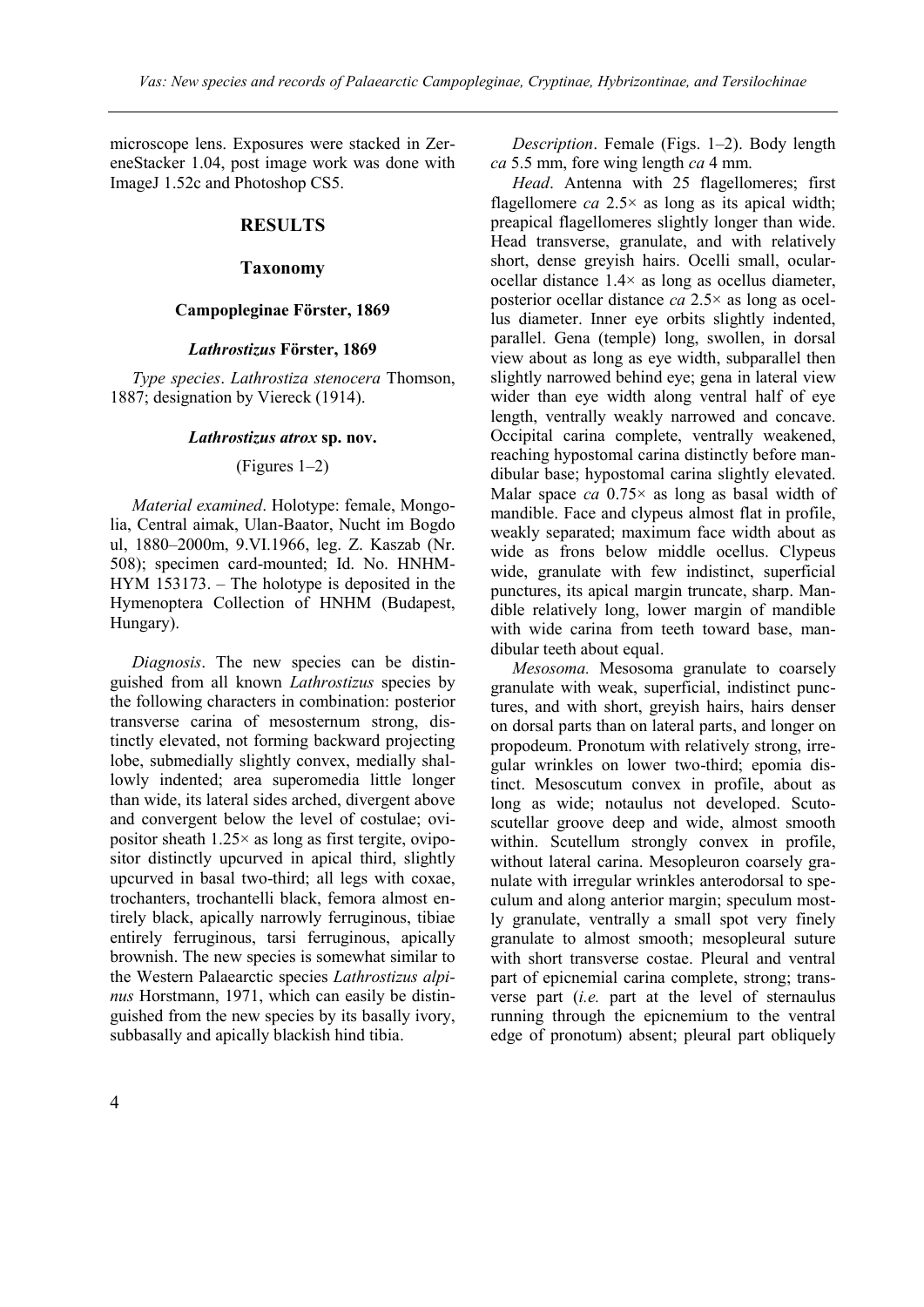

**Figures 1–2.** Holotype of *Lathrostizus atrox* sp. nov., female. 1 = lateral habitus; 2 = posterior transverse carina of mesosternum (posterior half of mesosternum in ventral view is depicted, head upward).

bent to anterior margin of mesopleuron reaching it below its middle height, ventral part slightly elevated. Sternaulus indistinct. Posterior transverse carina of mesosternum complete, strong, distinctly elevated, not forming backward projecting lobe, submedially slightly convex, medially shallowly indented. Metanotum finely granulate, about 0.5× as long as scutellum. Metapleuron granulate; juxtacoxal carina absent; submetapleural carina complete. Pleural carina of propodeum complete; propodeal spiracle small, subcircular, separated from pleural carina by about  $2 \times$  its greatest diameter, spiracle connected to pleural carina by a weak ridge. Propodeum coarsely granulate to rugose, with distinct transverse wrinkles; propodeal carinae relatively weak except basal parts of lateromedian longitudinal carinae. Costula (section of anterior transverse carina between lateromedian and lateral longitudinal carinae) present but weak, especially distally, and connected to lateral margin of area superomedia slightly behind its middle. Area basalis very small and short, trapezoidal, about half as long as its basal width. Area superomedia about  $1.2 \times$  as long as its greatest width, its lateral sides arched, rather divergent above the level of costulae, little convergent below the level of costulae; area superomedia apically opened, confluent with area petiolaris, both areas densely covered with transverse wrinkles. Fore wing with long-stalked, rather small areolet, second recurrent vein (2*m-cu*) distinctly distal to its middle, 3*rs-m* pigmented; distal abscissa of *Rs* straight, its distal fourth slightly bent toward anterior wing margin; distal half of distal abscissa of *M* weakly pigmented; nervulus (*cu-a*) postfurcal by about its width, slightly inclivous; postnervulus (abscissa of *Cu*1 between  $1m$ -*cu* and *Cu*1a + *Cu*1b) intercepted little below its middle by *Cu*1a; lower external angle of second discal cell about right-angled. Hind wing with nervellus (*cu-a* + abscissa of *Cu*1 between *M* and *cu-a*) about vertical, not intercepted; discoidella (distal abscissa of *Cu*1) not connected to nervellus, spectral. Coxae finely granulate. Hind femur relatively stout, ca  $4\times$  as long as high. Inner spur of hind tibia distinctly longer than outer spur, inner spur ca  $0.6 \times$  as long as hind basitarsus. Hind basitarsus without a midventral row of closely spaced, short hairs. Tarsal claws small, slightly shorter than arolium, with few weak basal pecten.

*Metasoma*. Metasoma moderately compressed, granulate to coriaceous, with weak, hardly discernible punctures on apical tergites and epipleura, and with moderately dense, greyish hairs. First tergite *ca* 2.3× as long as its apical width; glymma relatively small, shallow; dorsomedian carina of first tergite very weak, hardly discernible. Second tergite about  $0.9\times$  as long as its apical width; thyridium relatively small, oval, its distance from basal margin of tergite slightly longer than its length. Epipleurum of second and third tergites separated by a crease. Third and following tergites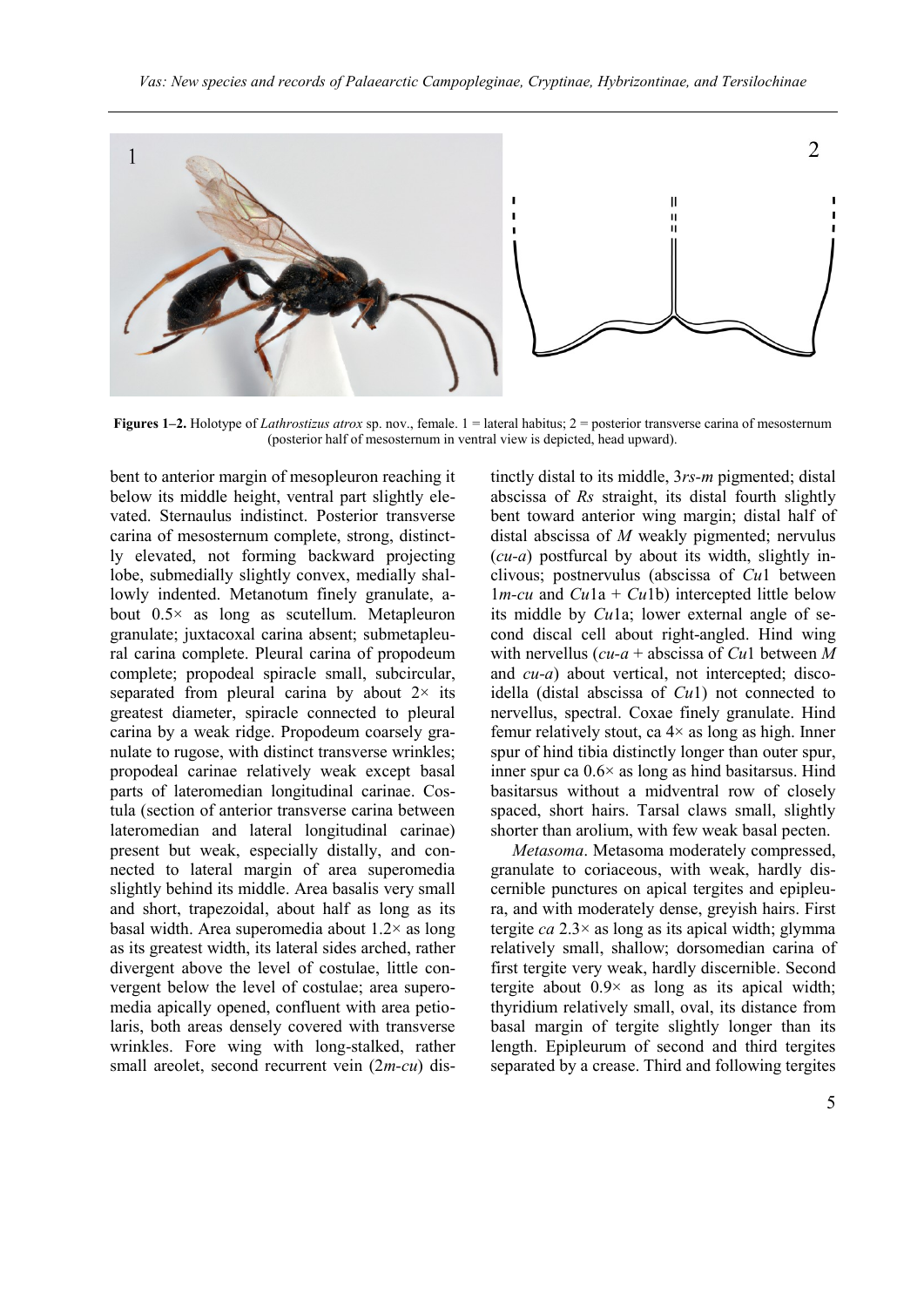wider than long, posterior margins medially not excised. Ovipositor sheath  $1.25 \times$  as long as first tergite, in lateral view parallel-sided, medially not widened, ovipositor weakly upcurved in basal two-third, distinctly upcurved in apical third, dorsal preapical part shallowly concave without distinct teeth, tip acute.

*Colour*. Antenna black. Head black except palpi and mandibles medially reddish brown, mandibular teeth brown. Mesosoma black, tegula blackish to dark brownish. Metasoma black, posterior margins of apical tergites narrowly, rather indistinctly reddish-brown. Wings hyaline, wing veins brown, pterostigma brownish, along its anterior margin dark brown. Legs: coxae, trochanters, trochantelli black; femora almost entirely black, apically narrowly ferruginous (rustcoloured); tibiae entirely ferruginous; tarsi ferruginous, apical tarsomeres brownish.

*Male*. Unknown.

### *Distribution*. Mongolia.

*Etymology.* The specific epithet is the feminine form of the Latin adjective *atrox* meaning frightening, fierce, heinous; it refers to the dark, dreadful general habitus of the new species.

*Remarks on identification.* By using the identification key published by Horstmann (2004), *Lathrostizus atrox* sp. nov. might key out with *Lathrostizus alpinus* at couplet 12, however, it already fails to show complete match to the second half of couplet 10 regarding colouration of hind tibia. The distinctive characteristics from *Lathrostizus alpinus* are given in the Diagnosis section.

### *Phobocampe* **Förster, 1869**

*Type species*. *Campoplex crassiusculus* Gravenhorst, 1829; designation by Viereck (1914).

### *Phobocampe kaszabi* **sp. nov.**

(Figures 3–5)

*Material examined*. Holotype: female, Mongolia, Čojbalsan aimak, 20 km SW v. Somon Bajanuul, 820m, 18.VIII.1965, leg. Z. Kaszab (Nr. 444); specimen card-mounted; Id. No. HNHM-HYM 153174. – The holotype is deposited in the Hymenoptera Collection of HNHM (Budapest, Hungary).

*Diagnosis*. The new species can be distinguished from all known *Phobocampe* species by the following characters in combination: gena short, strongly narrowed behind eyes; malar space  $0.3-0.4\times$  as long as basal width of mandible; mesosoma, including speculum, entirely granulate without discernible punctures; area superomedia at the level of costulae  $2 \times$  as wide as its length above the level of costulae; lateromedian longitudinal carinae behind costulae shortly convergent then widely divergent; area superomedia and area petiolaris granulate without distinct wrinkles; propodeal spiracle short oval, separated from pleural carina by 1.2× its greatest diameter; posterior transverse carina of mesosternum weakened, almost interrupted before middle coxae, laterally and medially present, medially rather strongly excised; glymma small, very shallow; first tergite with distinct dorsomedian carina over its entire length; postpetiolus wider than long in dorsal view; second tergite 0.95× as long as its apical width; ovipositor sheath shorter than apical depth of metasoma; areolet small, petiolate; lower external angle of second discal cell almost rightangled; hind coxa entirely reddish; hind femur reddish, apically narrowly darkened; hind tibia basally and apically relatively narrowly dark brownish, externo-medially ivory, interno-medially reddish; metasoma blackish except second tergite dark brownish with reddish band on apical half and third tergite dark brownish with reddish brown lateral patches. *Phobocampe kaszabi* sp. nov. is most similar to the Western Palaearctic species *Phobocampe pulchella* (Thomson, 1887), which differs from the new species by the following caracters: area superomedia wider (at the level of costulae about  $2.5\times$  as wide as its length above the level of costulae) and behind costulae distinctly longer with parallel or subparallel lateral carinae; area superomedia apically and area petiolaris with weak but distinct wrinkles; propodeal spiracle oval, separated from pleural carina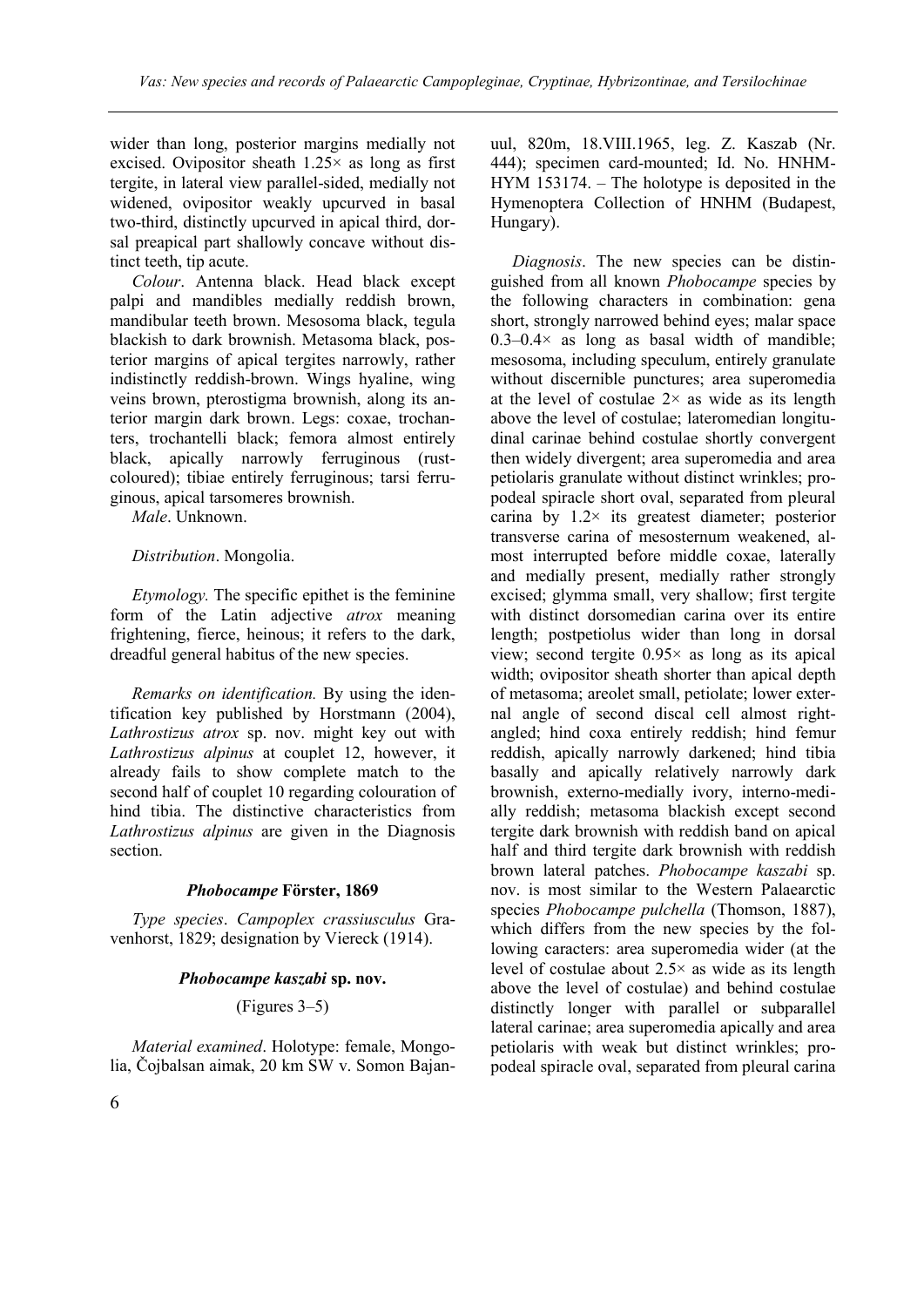

**Figures 3–5.** Holotype of *Phobocampe kaszabi* sp. nov., female. 3 = lateral habitus; 4 = wings, dorsal view; 5 = propodeal carination, dorsal view (only carinae are depicted, other surface structures not).

by distinctly less than its greatest diameter; posterior transverse carina of mesosternum complete and slightly elevated along entire length, medially only slightly excised; lower external angle of second discal cell distinctly acute; speculum ventrally more or less shinier, subpolished; third tergite brown to reddish brown without distinct lateral reddish patches.

*Description*. Female (Figs 3–5). Body length *ca* 5 mm, fore wing length ca 4 mm.

*Head*. Antenna with 25 flagellomeres; first flagellomere slender,  $ca \, 3 \times$  as long as its apical width; preapical flagellomeres little longer than wide. Head transverse, granulate, and with relatively long whitish hairs. Ocular-ocellar distance slightly shorter than ocellus diameter, posterior ocellar distance *ca* 1.5× as long as ocellus diameter. Inner eye orbits slightly indented, ventrally weakly convergent. Gena (temple) more finely granulate than other parts of head with scattered, very weak, indistinct punctures, short, strongly narrowed behind eye, in dorsal view about 0.35× as long as eye width. Occipital carina complete, reaching hypostomal carina little before mandibular base; hypostomal carina not elevated. Malar space short,  $0.3-0.4\times$  as long as basal width of mandible. Face and clypeus flat in profile, moderately coarsely granulate, matt, maximum face width about  $0.8 \times$  as wide as frons below middle ocellus. Clypeus weakly separated from face, with weak subapical groove, apical margin sharp, shiny, very weakly convex, medially truncate. Lower margin of mandible with wide flange from teeth toward base, upper mandibular tooth slightly longer and higher than lower tooth.

*Mesosoma*. Mesosoma granulate without discernible punctures, and with short, whitish-greyish hairs, hairs denser on dorsal parts than on lateral parts. Pronotum with relatively weak wrinkles on lower half; epomia distinct. Mesoscutum moderately coarsely granulate, convex in profile, slightly wider than long; notaulus not developed. Scutellum convex in profile, without lateral carina. Mesopleuron, including speculum, granulate, with a few, indistinct diagonal wrinkles anterodorsal to speculum; mesopleuron posteromedially, below speculum, impressed; mesopleural suture rather deep with strong, short transverse costae. Pleural and ventral part of epicnemial carina complete, strong, not elevated; transverse part (*i.e*. part at the level of sternaulus running through the epicnemium to the ventral edge of pronotum) absent; pleural part obliquely bent to anterior margin of mesopleuron reaching it below its middle height. Sternaulus indistinct.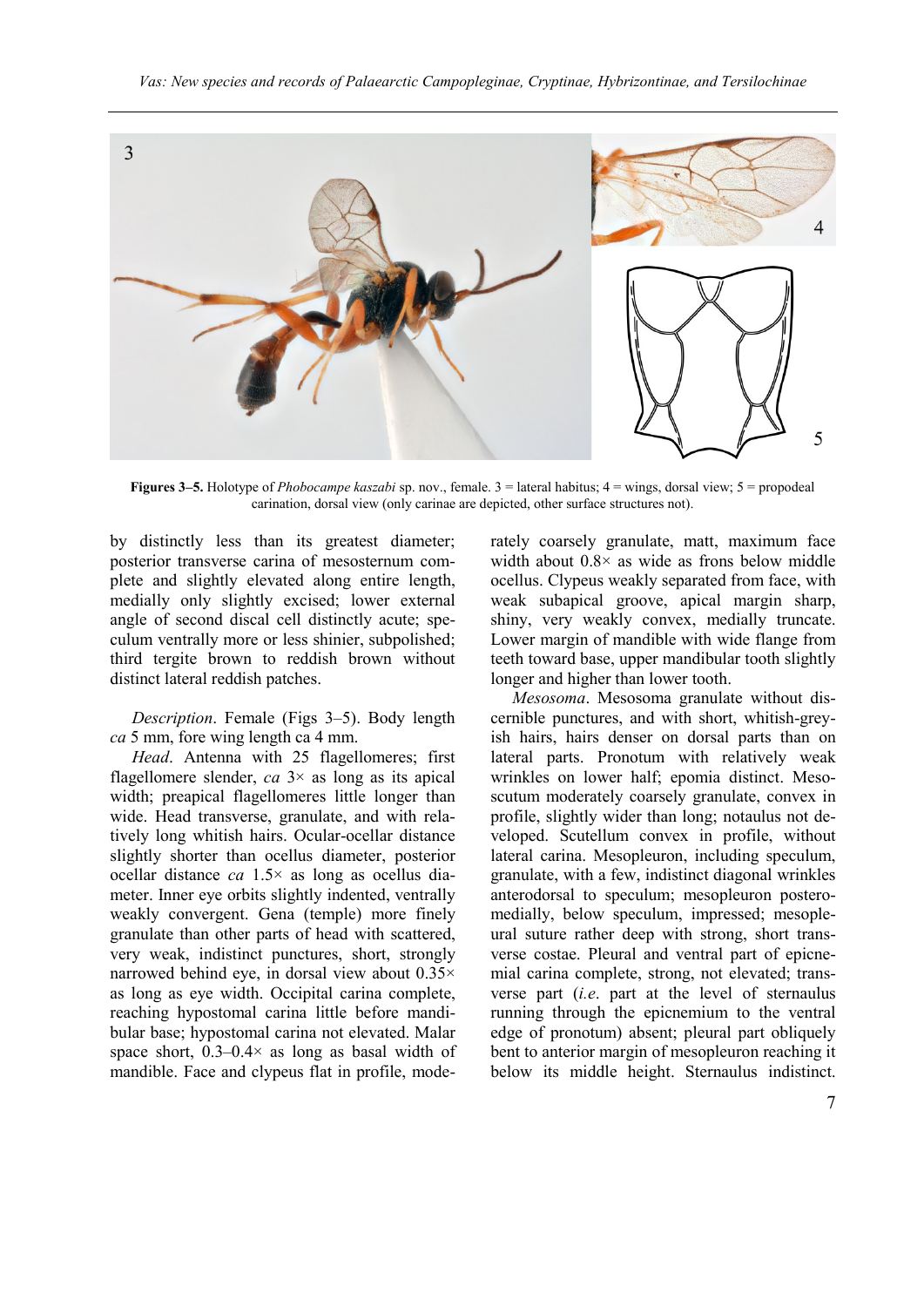Posterior transverse carina of mesosternum weakened, almost interrupted before each middle coxae, laterally and medially present, slightly elevated, medially rather strongly excised. Metanotum finely granulate, short, about 0.4× as long as scutellum. Metapleuron granulate; juxtacoxal carina absent; submetapleural carina complete. Pleural carina of propodeum strong; propodeal spiracle short oval, separated from pleural carina by  $1.2 \times$  its greatest diameter, spiracle connected to pleural carina by a distinct ridge. Propodeum short, entirely granulate without distinct wrinkles; propodeal carinae distinct. Costula (section of anterior transverse carina between lateromedian and lateral longitudinal carinae) strong, complete, connecting to lateral margin of area superomedia behind its middle. Lateromedian longitudinal carinae behind costulae shortly convergent, this convergent part slightly weaker than other parts of carinae, then widely divergent, then at extreme apex convergent. Area basalis triangular, longer than its basal width, its lateral carinae weak. Area superomedia basally triangular, wide, at the level of costulae  $2 \times$  as wide as its length above the level of costulae; area superomedia below costulae shortly constricted, apically opened, confluent with area petiolaris. Fore wing with small, petiolate areolet, second recurrent vein (2*m-cu*) distinctly distal to its middle, 3*rs-m* pigmented; distal abscissa of *Rs* straight; distal half of distal abscissa of *M* weakly pigmented; anterior half of second recurrent vein (2*m-cu*) slightly bent inward; nervulus (*cu-a*) postfurcal by about 0.35× its length, inclivous; postnervulus (abscissa of *Cu*1 between  $1m$ -*cu* and  $Cu1a + Cu1b$ ) intercepted slightly below its middle by *Cu*1a; lower external angle of second discal cell almost right-angled (*ca* 86°). Hind wing with nervellus (*cu-a* + abscissa of *Cu*1 between *M* and *cu-a*) weakly inclivous, not intercepted; discoidella (distal abscissa of *Cu*1) not connected to nervellus, spectral. Coxae finely granulate. Hind femur relatively stout, *ca* 4× as long as high. Inner spur of hind tibia distinctly longer than outer spur, inner spur *ca*  $0.65\times$  as long as hind basitarsus. Hind basitarsus without a midventral row of closely spaced, short hairs. Tarsal claws small, slightly shorter than arolium, with few weak, indistinct basal pecten.

*Metasoma*. Metasoma finely granulate to coriaceous, with dense, whitish-greyish hairs. First tergite relatively stout, *ca* 2.2× as long as its apical width, in dorsal view distinctly widened from basal third toward apex, in lateral view its convex, swollen apical part distinctly longer than flat basal part; glymma small and very shallow; first tergite with distinct dorsomedian carina over its entire length; postpetiolus wider than long in dorsal view (length measured from spiracle to apical margin), its lateral sides convex. Second tergite about  $0.95 \times$  as long as its apical width; thyridium large, oval, its distance from basal margin of tergite slightly less than its length. Epipleurum of second and third tergites separated by a crease. Third and following tergites wider than long, posterior margins medially not excised. Ovipositor short, its sheath shorter than apical depth of metasoma, in lateral view apically widened.

*Colour*. Antenna dorsally brown, ventrally light brown, scapus and pedicellus ventrally yellowish to yellowish brown. Head black except yellowish palpi and mandibles, mandibular teeth reddish brown. Mesosoma black except pale yellow tegula. Metasoma: first tergite blackish to dark brownish, apical margin very narrowly, indistinctly paler; second tergite dark brownish with pale reddish band on apical half; third tergite dark brownish with pale reddish brown lateral patches; fourth and following tergites blackish; ovipositor sheath brown. Wings hyaline, wing veins and pterostigma brown. Fore and middle legs: coxae reddish yellow; trochanters and trochantelli pale yellowish; femora reddish yellow; tibiae reddish yellow, externo-medially pale yellowish; tarsi yellowish, apical tarsomeres brownish. Hind leg: coxa entirely reddish; trochanter and trochantellus pale yellowish; hind femur reddish, apically narrowly darkened; hind tibia externo-medially ivory, interno-medially reddish, its basal 0.15 and apical 0.2 brownish; tarsus brownish, basal 0.7 of basitarsus yellowish.

*Male*. Unknown.

## *Distribution*. Mongolia.

*Etymology.* This species is dedicated to the memory of Dr. Zoltán Kaszab (1915–1986),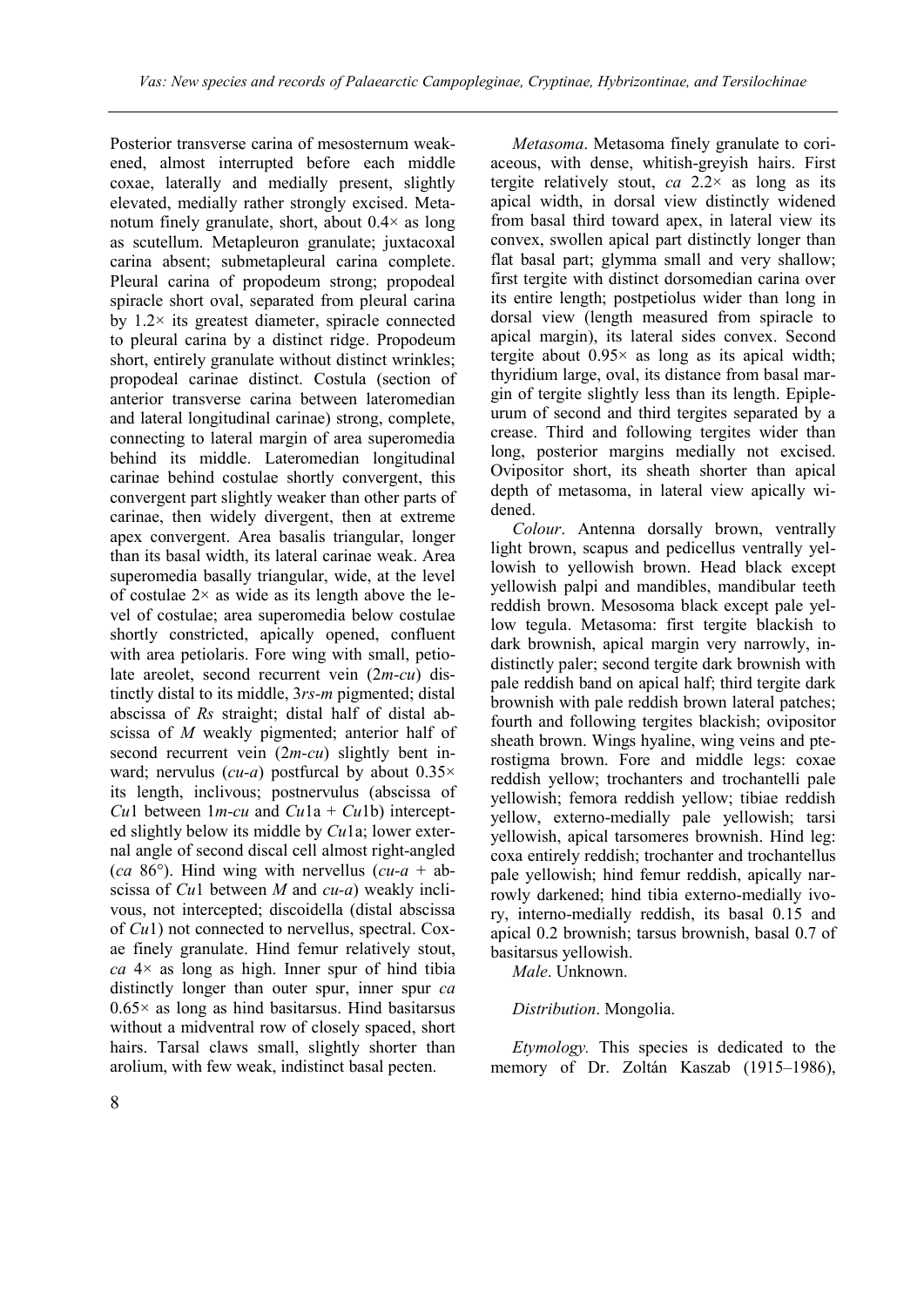former curator of Coleoptera Collection and general director of Hungarian Natural History Museum (Budapest), in honour of his remarkable collecting activity during his one-man collecting trips in Mongolia between 1963–1968.

*Remarks on identification.* By using the identification key of the revision of Western Palaearctic *Phobocampe* species (Šedivý 2004), *Phobocampe kaszabi* sp. nov. might key out with *Phobocampe pulchella* (Thomson, 1887) or, given that the efficient use of that key requires some experience, either with *Phobocampe crassiuscula* (Gravenhorst, 1829) or with *Phobocampe unicincta* (Gravenhorst, 1829). The distinctive characteristics from the most similar species, *Phobocampe pulchella*, are given in the Diagnosis section. Both other species can be readily distinguished from the new species as follows: *Phobocampe crassiuscula* by its dark hind coxa, and *Phobocampe unicincta* by its elongated (usually longer than wide or rarely quadratic) postpetiolus and wider area superomedia (at the level of costulae about  $2.5-3\times$  as wide as its length above the level of costulae).

## **Faunistics**

#### **Campopleginae Förster, 1869**

#### *Clypeoplex cerophagus* **(Gravenhorst, 1829)**

*Material*. Bulgaria, Sofia, Vitosha Mts., 1000 m, 3.VIII.1982, leg. Á. Draskovits & Á. Vály, 1♀.

*Remarks*. First record for Bulgaria. This species is widely distributed in the Palaearctic region (Yu *et al*. 2012).

#### *Phobocampe brumatae* **Horstmann, 2009**

*Material*. Hungary, Veszprém County, Szigliget, 20–22.IV.2019, leg. Z. Vas,  $1\delta$ .

*Remarks*. First record for Hungary. This species has been known from France and the United Kingdom so far (Horstmann 2009, Yu *et al*. 2012).

#### *Phobocampe pulchella* **(Thomson, 1887)**

*Material*. Hungary, Pest County, Páty, Mézeshegy, 17–25.VI.2018, leg. Z. Vas, 1♀.

*Remarks*. First record for Hungary. This species is known from several European countries (Horstmann 2008, Yu *et al*. 2012).

#### *Phobocampe quercus* **Horstmann, 2008**

*Material*. Hungary, Pest County, Törökbálint, collected at 13.V.2019 as cocoon, adult wasp emerged at 6.VI.2019, leg. S. Nagy,  $1\degree$ .

*Remarks*. First record for Hungary. This species has been known from Germany, Poland, Spain and United Kingdom so far (Horstmann 2008, Yu *et al*. 2012).

### **Cryptinae Förster, 1869**

#### *Thaumatogelis lichtensteini* **(Pfankuch, 1913)**

*Material*. Moldova, Rîşcani District, Văratic, 9.VII.2018, leg. A. I. Csathó, 1♀.

*Remarks*. First record for Moldova. This species is widely distributed in the Western Palaearctic region (Schwarz 2001, Yu *et al*. 2012, Vas & Schwarz 2018).

#### **Hybrizontinae Förster, 1869**

#### *Ghilaromma ussuriensis* **Tobias, 1988**

*Material*. North Korea [on label: Korea], Ryang-gang Province, Hyesan, Mt. Ze-dong, 1150m, 26.VII.1975, leg. J. Papp & A. Vojnits,  $4\delta$ .

*Remarks*. First record for North Korea. This species has been known from East Russia (Primorsky-Krai) (Yu *et al*. 2012, Konishi *et al*. 2012).

#### *Hybrizon buccatus* **(Brebisson, 1825)**

*Material*. Serbia, Petrovaradin [on label: Pétervárad], 6.VII.1892, leg. unknown, 1♀. – Kosovo,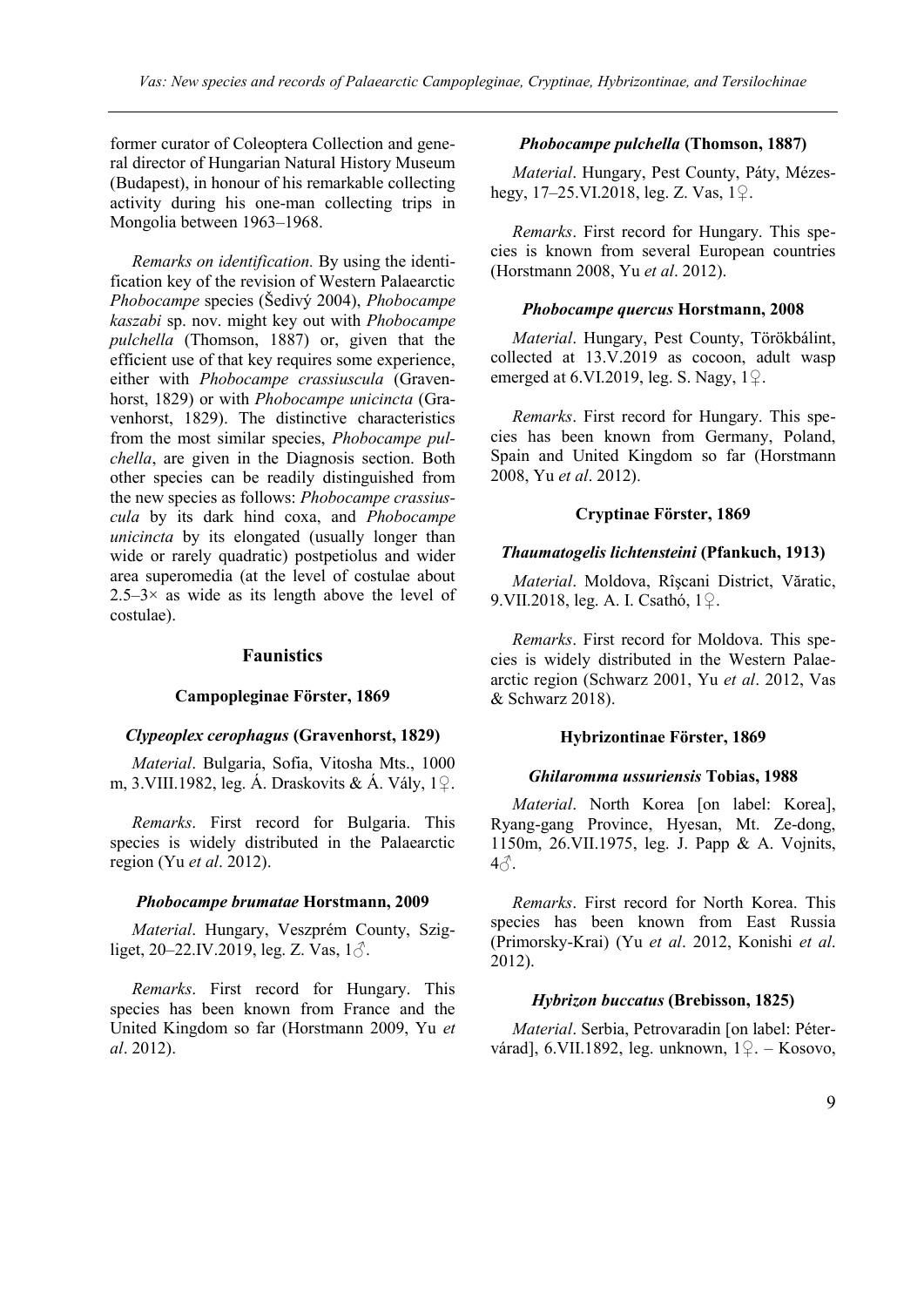Peć [on label: İpek], 27.VI.1917, leg. E. Csiki, 1♀. – Romania, Cluj County, Ocna Dejului [on label: Désakna], date unknow, leg. E. Zilahi-Kiss, 3♀; Bistriţa-Năsăud County, Coldău [on label: Kudu], date unknow, leg. E. Zilahi-Kiss, 1♀; Mureș County, Socata [on label: Szováta], date unknow, leg. E. Csiki, 3♀; Sălaj County, Cehu Silvaniei [on label: Szilágycseh], date unknow, leg. E. Zilahi-Kiss, 1♀; Satu Mare County, Hodod [on label: Hadad], 1904, leg. E. Zilahi-Kiss,  $1\degree$ ; Cluj County, Comuna Chiuieşti [on label: Pecsétszeg], VIII.1911, leg. unknown, 1♀; Satu Mare County, Tăşnad [on label: Tasnád], VII. 1912, leg. L. Bíró, 1♀; Alba County, Aiud [on label: Nagyenyed], 20.VIII.1918, leg. Z. Szilády, 1♀; Harghita County, Odorheiu Secuiesc [on label: Székelyudvarhely], 19.IX.1919, leg. Z. Szilády, 1♀; Arad County, Ineu [on label: Borosjenő], 31.V.1922, leg. Diószeghy, 1♀. – North Korea [on label: Korea], Ryang-gang Province, Plateau Chann-Pay Sam-zi-yan, 1600m, 25–28.VIII.1971, leg. S. Horvatovich & J. Papp, 4♀; Pyongyan, VIII–IX.1971, leg. S. Horvatovich & J. Papp,  $10\degree$ .

*Remarks*. First records for Serbia, Kosovo, Romania and North Korea. This species is widely distributed in the Palaearctic region (Yu *et al*. 2012).

## *Hybrizon ghilarovi* **Tobias, 1988**

*Material*. Germany, Dubrow, 7.VII.1965, leg. J. Oehlke,  $1\delta$ .

*Remarks*. First record for Germany. This species has been known from Bulgaria, China, and Far East Russia (Yu *et al*. 2012, Konishi *et al*. 2012, Achterberg *et al*. 2013).

## *Hybrizon pilialatus* **Tobias, 1988**

*Material*. Romania, Sălaj County, Crasna, 14.IX.1982, leg. Andriescu, 4♂.

*Remarks*. First record for Romania. This Western Palaearctic species has been reported from Austria, Bulgaria, Czech Republic, Germany, Hungary, Italy, Poland and Russia (Kostroma Oblast) so far (Achterberg 1999, Yu *et al.* 2012, Mandl 2017, Vas & Bakardzsiev 2019).

# **Subfamily: Tersilochinae Förster, 1869**

# *Probles* **(***Euporizon***)** *truncorum* **(Holmgren, 1860)**

*Material*. Hungary, Pest County, Dömsöd, 7– 8.VI.2019, leg. L. Ronkay, M. Ronkayné Tóth & Z. Vas, at light, 1♀.

*Remarks*. First record for Hungary. This species is widely distributed in the Western Palaearctic region (Yu *et al*. 2012).

# *Tersilochus* **(***Tersilochus***)** *obliquus* **(Thomson, 1889)**

*Material*. Hungary, Fejér County, Bicske, 20.IV.2019, leg. K. Bakardzsiev, 1♀.

*Remarks*. First record for Hungary. This species has been known from several European countries so far (Yu *et al*. 2012).

**Acknowledgements** – I am grateful to Rune Bygebjerg (Biological Museum, Lund) for his help in checking relevant type material, and to Roman Figura (Charles University, Prague) for his help in obtaining relevant literature. I thank the organizers of the annual Biodiversity Days of the Hungarian Biodiversity Research Society as *Probles* (*Euporizon*) *truncorum* (Holmgren, 1860) was collected during this occasion. I thank Tamás Németh (HNHM, Budapest) for the photos. The author was supported by the Hungarian Government, Ministry of Human Capacities (Emberi Erőforrások Minisztériuma) in the frame of the NTP-NFTÖ-19-B-0007 scholarship (Nemzet Fiatal Tehetségeiért Ösztöndíj).

# **REFERENCES**

ACHTERBERG, C. VAN (1999): The West Palaearctic species of the subfamily Paxylommatinae (Hymenoptera: Ichneumonidae), with special reference to the genus *Hybrizon* Fallén. *Zoologische Mededelingen Leiden*, 73(2): 11–26.

ACHTERBERG, C. VAN, YOU, L.S. & LI, X.Y. (2013): *Hybrizon* Fallén (Hymenoptera, Ichneumonidae, Hybrizoninae) found in Hunan (China). *Journal of Hymenoptera Research*, 30: 65–74. doi[: 10.3897/JHR.30.3182](http://dx.doi.org/10.3897/JHR.30.3182)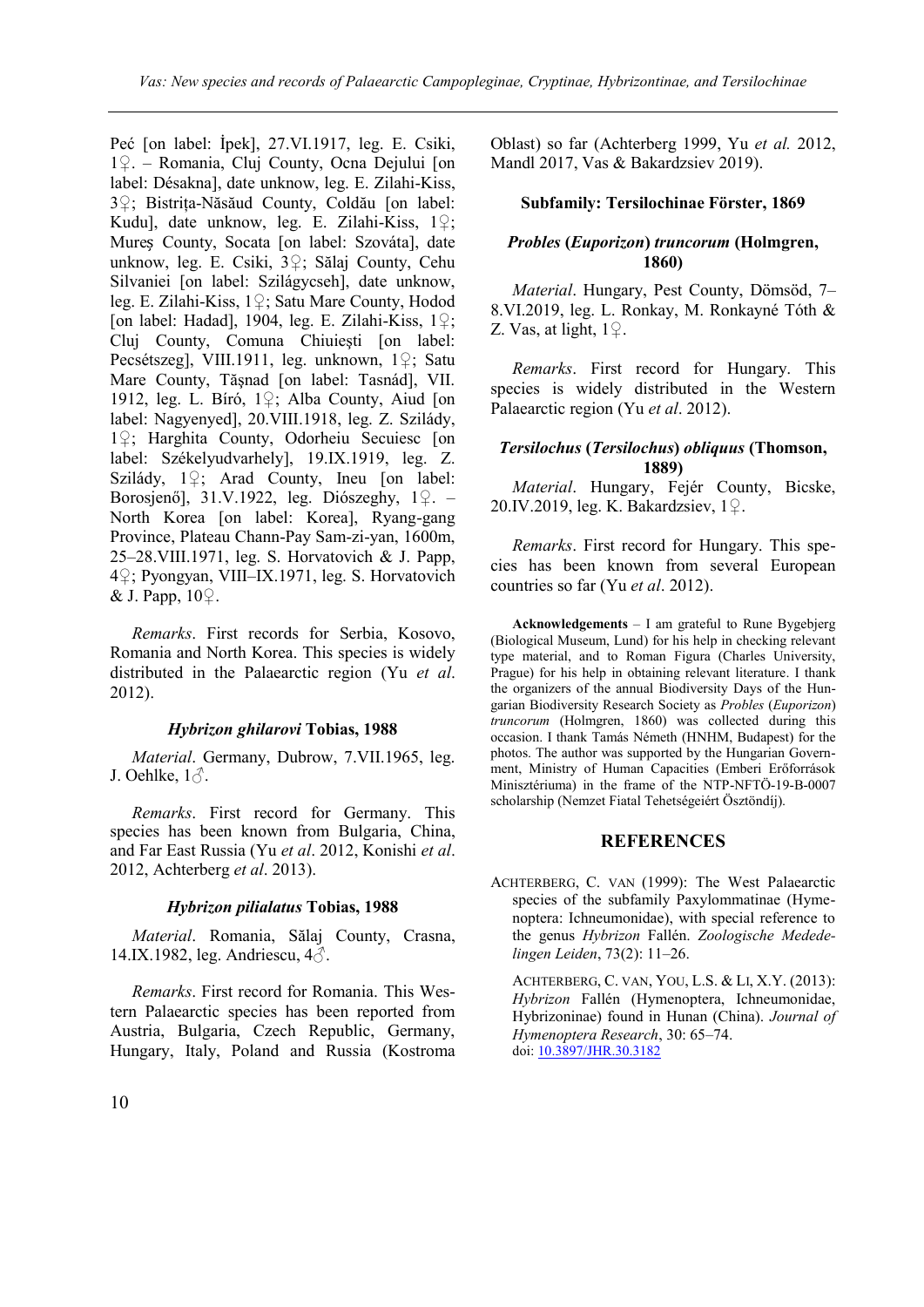- CHOI, J.-K., JEONG, J.-C. & LEE, J.-W. (2012): Three species of the subfamily Campopleginae (Hymenoptera: Ichneumonidae) new to Korea. *Entomological Research*, 42: 79–84. doi[: 10.1111/j.1748-5967.2011.00362.x](http://dx.doi.org/10.1111/j.1748-5967.2011.00362.x)
- GAULD, I.D. (1991): The Ichneumonidae of Costa Rica, 1. Introduction, keys to subfamilies, and keys to the species of the lower Pimpliform subfamilies Rhyssinae, Poemeniinae, Acaenitinae and Cylloceriinae. *Memoirs of the American Entomological Institute*, 47: 1–589.
- GAULD, I.D., WAHL, D., BRADSHAW, K., HANSON, P. & WARD, S. (1997): The Ichneumonidae of Costa Rica, 2. Introduction and keys to species of the smaller subfamilies, Anomaloninae, Ctenopelmatinae, Diplazontinae, Lycorininae, Phrudinae, Tryphoninae (excluding Netelia) and Xoridinae, with an appendix on the Rhyssinae. *Memoirs of the American Entomological Institute*, 57: 1–485.
- GUPTA, V.K. (1983): The Ichneumonid parasites associated with the gypsy moth (*Lymantria dispar*). *Contributions to the American Entomological Institute*, 19(7): 1–168.
- HE, J.H., CHEN, X.X. & MA, Y. (1996): *Hymenoptera: Ichneumonidae. Economic Insect Fauna of China.* Science Press, Beijing, 697 pp.
- HORSTMANN, K. (1971*a*): Revision der europäischen Arten der Gattung *Lathrostizus* Förster (Hymenoptera, Ichneumonidae). *Mitteilungen der Deutschen Entomologischen Gesellschaft*, 30: 8–12, 16–18.
- HORSTMANN, K. (1971*b*): Revision der europäischen Tersilochinen I (Hymenoptera, Ichneumonidae). *Veröffentlichungen der Zoologischen Staatssammlung (München)*, 15: 47–138.
- HORSTMANN, K. (1978): Bemerkungen zur Systematik einiger Gattungen der Campopleginae II. *Mitteilungen Münchener Entomologischen Gesellschaft*, 67(1977): 65–83.
- HORSTMANN, K. (1981): Revision der europäischen Tersilochinen II (Hymenoptera, Ichneumonidae). *Spixiana*, Suppl. 4(1980): 1–76.
- HORSTMANN, K. (2004): Bemerkungen zur Systematik einiger Gattungen der Campopleginae IV (Hymenoptera, Ichneumonidae). *Zeitschrift der Arbeitsgemeinschaft Österreichischer Entomologen*, 56: 13–35.
- HORSTMANN, K. (2007): Revisionen von Schlupfwespen-Arten XI (Hymenoptera: Ichneumonidae).

*Mitteilungen Münchener Entomologischen Gesellschaft*, 97: 73–80.

- HORSTMANN, K. (2008): Neue westpaläarktische Arten der Campopleginae (Hymenoptera: Ichneumonidae). *Zeitschrift der Arbeitsgemeinschaft Österreichischer Entomologen*, 60(1–2): 3–27.
- HORSTMANN, K. (2009): Revisionen von Schlupfwespen-Arten XIII (Hymenoptera: Ichneumonidae). *Mitteilungen Münchener Entomologischen Gesellschaft*, 99: 37–44.
- JONATHAN, J.K. (1999): *Hymenoptera: Ichneumonidae. Fauna of West Bengal. Part. 8. Insecta (Trichoptera, Thysanoptera, Neuroptera, Hymenoptera and Anoplura)*. Zoological Survey of India, Calcutta, pp. 442.
- KASPARYAN, D.R. (1981): A guide to the insects of the European part of the USSR. Hymenoptera, Ichneumonidae. 11 Ctenopelmatinae. 12 Phrudinae. 13 Tersilochinae. 14 Cremastinae. 15 Campopleginae. 16 Ophioninae. *Opredeliteli Fauny SSSR*, 3(3): 316–431.
- KHALAIM, A.I. & KASPARYAN, D.R. (2007): *Subfamily Campopleginae*. In: LELEJ, A.S. (ed.) Key to the insects of Russia Far East. Vol. IV. Neuropteroidea, Mecoptera, Hymenoptera. Pt 5. Dalnauka, Vladivostok, pp. 597–632.
- KHALAIM, A.I. & YURTCAN, M. (2011): A survey on Tersilochinae (Hymenoptera: Ichneumonidae) species of Turkey, with a key to European genera. *Turkish Journal of Zoology*, 35(3): 381–394.
- KONISHI, K., CHOI, M.-B. & LEE, J.-W. (2012): Review of the East Asian species of the genera *Hybrizon* Fallén and *Ghilaromma* Tobias (Hymenoptera: Ichneumonidae: Hybrizontinae). *Entomological Research*, 42: 19–27. doi[: 10.1111/j.1748-5967.2011.00352.x](http://dx.doi.org/10.1111/j.1748-5967.2011.00352.x)
- KUSIGEMATI, K. (1988): New host records of Ichneumonidae (Hymenoptera) with descriptions of two new species from Japan (VI). *Kontyu*, 56: 573–580.
- KUSIGEMATI, K. (1993): Descriptions of three new Ichneumonflies (Hymenoptera) parasitic on economic hosts from Japan. *Japanese Journal of Entomology*, 61: 235–242.
- LIU, J.-X., ACHTERBERG, C. VAN, ZHENG, B.-Y. & YANG, Q.-M. (2019): *Hybrizon* Fallén (Hymenoptera, Ichneumonidae, Hybrizontinae) in China. *Journal of Hymenoptera Research*, 72: 11–26. doi: [10.3897/jhr.72.39333](http://dx.doi.org/10.3897/jhr.72.39333)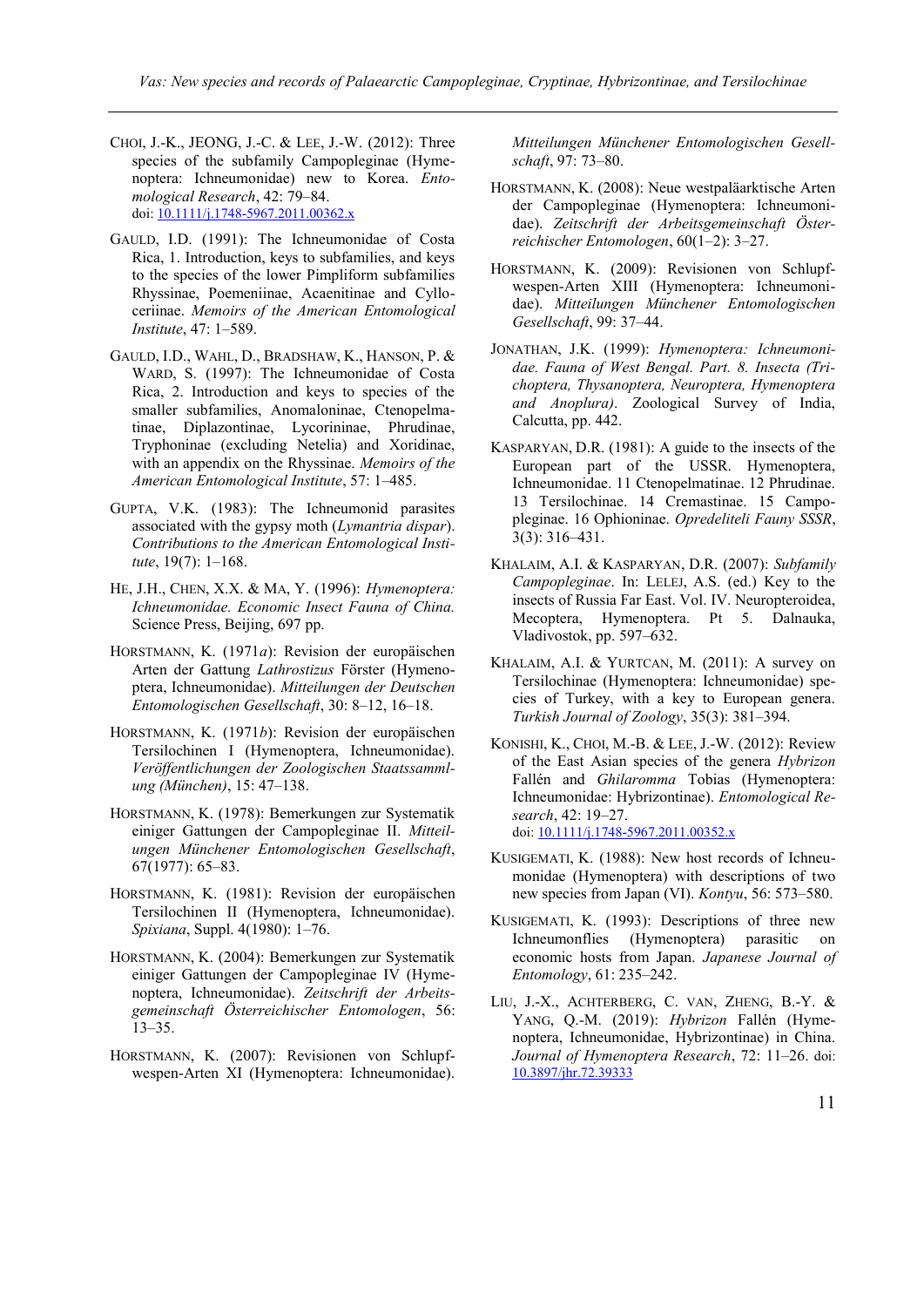- MADL, M. (2017): Erstnachweis von Hybrizon pilialatus Tobias, 1988 (Hymenoptera: Ichneumonidae: Hybrizontinae) in Österreich. *Beiträge zur Entomofaunistik*, 18: 151.
- SCHWARZ, M. (2001): Revision der westpaläarktischen Arten der Gattungen *Gelis* Thunberg mit apteren Weibchen und *Thaumatogelis* Schwarz (Hymenoptera, Ichneumonidae). Teil 4. *Linzer Biologische Beiträge*, 33(2): 1111–1155.
- $\text{ŠEDIVY}, \text{J. (2004): European species of the genus}$ *Phobocampe* Förster (Hymenoptera: Ichneumonidae). *Acta Universitatis Carolinae Biologica*, 48: 203–235.
- TOWNES, H. (1969): The genera of Ichneumonidae. Part 1. *Memoirs of the American Entomological Institute*, 11: 1–300.
- UCHIDA, T. (1954): Ein neuer Schmarotzer des japanischen Ringelspinners (Hymenoptera, Ichneumonidae, Cryptinae). *Mushi*, 26: 17–18.
- VAS, Z. & BAKARDZSIEV, K. (2019): Hybrizontinae of Hungary (Hymenoptera: Ichneumonidae). *Folia entomologica hungarica*, 80: in press
- VAS, Z. & KUTASI, CS. (2016): Hymenoptera from caves of Bakony Mountains, Hungary – an overlooked taxon in hypogean research. *Subterranean Biology*, 19: 31–39. doi[: 10.3897/subtbiol.19.10016](http://dx.doi.org/10.3897/subtbiol.19.10016)
- VAS, Z. & SCHWARZ, M. (2018): Contributions to the taxonomy, identification, and biogeography of *Thaumatogelis* Schwarz, 1995 (Hymenoptera: Ichneumonidae). *Zootaxa*, 4444(4): 421–436. doi: [10.11646/zootaxa.4444.4.4](http://dx.doi.org/10.11646/zootaxa.4444.4.4)
- VAS, Z. (2013): First records of three ichneumon wasp species in Hungary (Hymenoptera: Ichneumonidae). *Folia entomologica hungarica*, 74: 189–194.
- VAS, Z. (2015): New records of ichneumon wasps in Hungary, Romania, Serbia and Slovakia with a key to the Western Palaearctic *Xylophrurus* species (Hymenoptera: Ichneumonidae). *Folia entomologica hungarica*, 76: 223–240. doi[: 10.17112/FoliaEntHung.2015.76.223](http://dx.doi.org/10.17112/FoliaEntHung.2015.76.223)
- VAS, Z. (2016*a*): *Woldstedtius merkli* sp. n. from Hungary (Hymenoptera: Ichneumonidae). *Folia entomologica hungarica*, 77: 57–65. doi[: 10.17112/FoliaEntHung.2016.77.57](http://dx.doi.org/10.17112/FoliaEntHung.2016.77.57)
- VAS, Z. (2016*b*): New records of wasps in Hungary and Romania (Hymenoptera: Ichneumonidae, Ves-

pidae). *Folia entomologica hungarica*, 77: 67–78. doi[: 10.17112/FoliaEntHung.2016.77.67](http://dx.doi.org/10.17112/FoliaEntHung.2016.77.67)

- VAS, Z. (2016*c*): Contributions to the knowledge of Ichneumonidae and Gasteruptiidae fauna of Sălaj County, Romania (Hymenoptera). *Studia Universitatis "Vasile Goldiş", Seria Ştiinţele Vieţii*, 26(1): 133–140.
- VAS, Z. (2016*d*): A new species of *Temelucha* Förster from Malta with an updated and revised identification key to the Western Palaearctic *Temelucha* species (Hymenoptera, Ichneumonidae, Cremastinae). *Journal of Hymenoptera Research*, 48: 67– 84. doi[: 10.3897/JHR.48.7094](http://dx.doi.org/10.3897/JHR.48.7094)
- VAS, Z. (2016*e*): *Temelucha flavia* sp. n. from the southern Mediterranean region (Hymenoptera: Ichneumonidae: Cremastinae). *Ecologica Montenegrina*, 8: 38–44.
- VAS, Z. (2018): New species and new records of ichneumon wasps from Hungary and adjacent countries (Hymenoptera: Ichneumonidae). *Folia entomologica hungarica*, 79: 81–100. doi: [10.17112/FoliaEntHung.2018.79.81](http://dx.doi.org/10.17112/FoliaEntHung.2018.79.81)
- VAS, Z. (2019*a*): Contributions to the taxonomy, identification, and biogeography of the Western Palaearctic species of *Campoletis* Förster (Ichneumonidae: Campopleginae). *Zootaxa*, 4565(3): 373–382. doi[: 10.11646/zootaxa.4565.3.4](http://dx.doi.org/10.11646/zootaxa.4565.3.4)
- VAS, Z. (2019*b*): New species and new records of ichneumon wasps from the Eastern Mediterranean and the Black Sea regions (Hymenoptera: Ichneumonidae). *Acta Zoologica Academiae Scientiarum Hungaricae*, 65(1): 19–30. doi[: 10.17109/AZH.65.1.19.2019](http://dx.doi.org/10.17109/AZH.65.1.19.2019)
- VAS, Z. (2019*c*): Contributions to the taxonomy, identification, and biogeography of *Eriborus* Förster, 1869 and *Nepiesta* Förster, 1869 (Hymenoptera: Ichneumonidae: Campopleginae). *Opuscula Zoologica Budapest*, 50(1): 87–98. doi: [10.18348/opzool.2019.1.87](http://dx.doi.org/10.18348/opzool.2019.1.87)
- VAS, Z. (2019*d*): Contributions to the taxonomy, identification, and biogeography of *Casinaria* Holmgren and *Venturia* Schrottky (Hymenoptera: Ichneumonidae: Campopleginae). *Zootaxa*, 4664 (3): 351–364. doi[: 10.11646/zootaxa.4664.3.3](http://dx.doi.org/10.11646/zootaxa.4664.3.3)
- VAS, Z. (2019*e*): New species and new records of Campopleginae from the Palaearctic region (Hymenoptera: Ichneumonidae). *Folia entomologica hungarica*, 80: in press